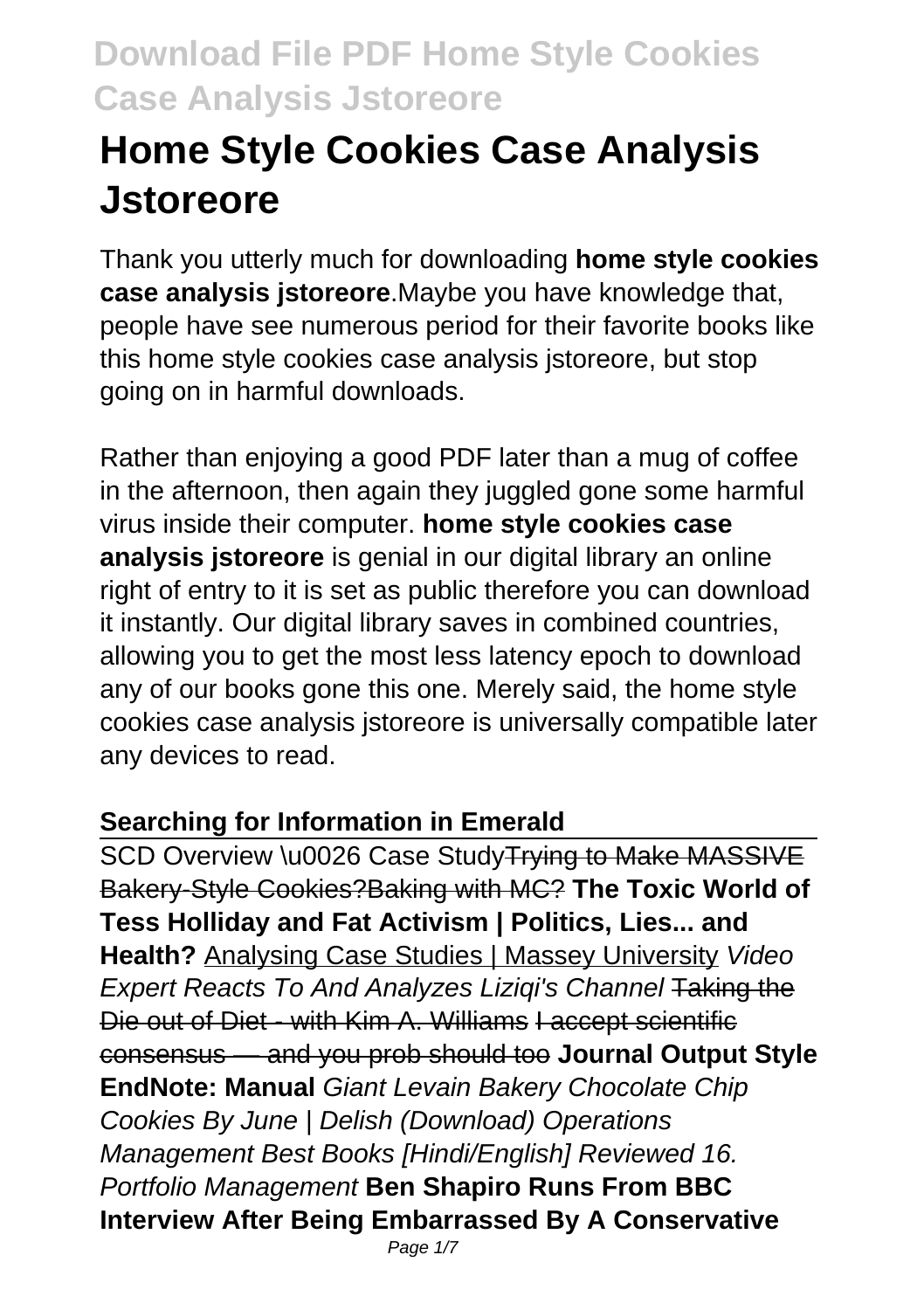126 FREE Google Courses Online with Free Certificate For Jobs | Anyone can Join 10 12 pass Graduates Fear not the harsh winter with the cloak made from soft and fluffy wool **Levain Bakery Pam and Connie Make Cookies** Levain Bakery Chocolate Chip Cookie Recipe 10 Foods to Avoid to Get the Flat Belly You've Dreamed Of Why physical books still outsell e-books | CNBC Reports SUPER EASY Excel Data Entry Form (NO VBA) If You Eat Fast Food, THIS Happens To Your Body The Nutritional Reversal of Cardiovascular Disease: Fact or Fiction Easily Import Data from Web to Excel (2 Practical Examples) HackTheBox - OpenKeyS Google Digital Garage ||All Module Answer With Assessment Pati's Mexican Table | Pati Jinich | Talks at Google Beats Thinking: Detecting Deception \u0026 Eliciting Truth How To Switch Back To Classic Facebook Layout On Desktop (PC/MAC) Ben Shapiro: US commentator clashes with BBC's Andrew Neil - BBC News The Most Fool-Proof Macarons You'll Ever Make

Home Style Cookies Case Analysis MasterTag (Case Study) Home-Style Cookies (Case Study) Industrials Grinder N.V (Case Study Analysis) Facebook Opportunities, Threats, and Strategy Anal... International Guidance and Controls (CARV) Project... Mountain Man Beer Company (Case Study Analysis) Team Leader's Challenge (Case Study) Do the WTO Rules Against Industrial Policies Hurt ...

Home-Style Cookies (Case Study) The Home-Style Cookies Case Study The cookie production process is relatively simple. Large silos are used to store the main ingredients like flour and sugar. These are replenished a couple of times a week, depending on the level of orders. A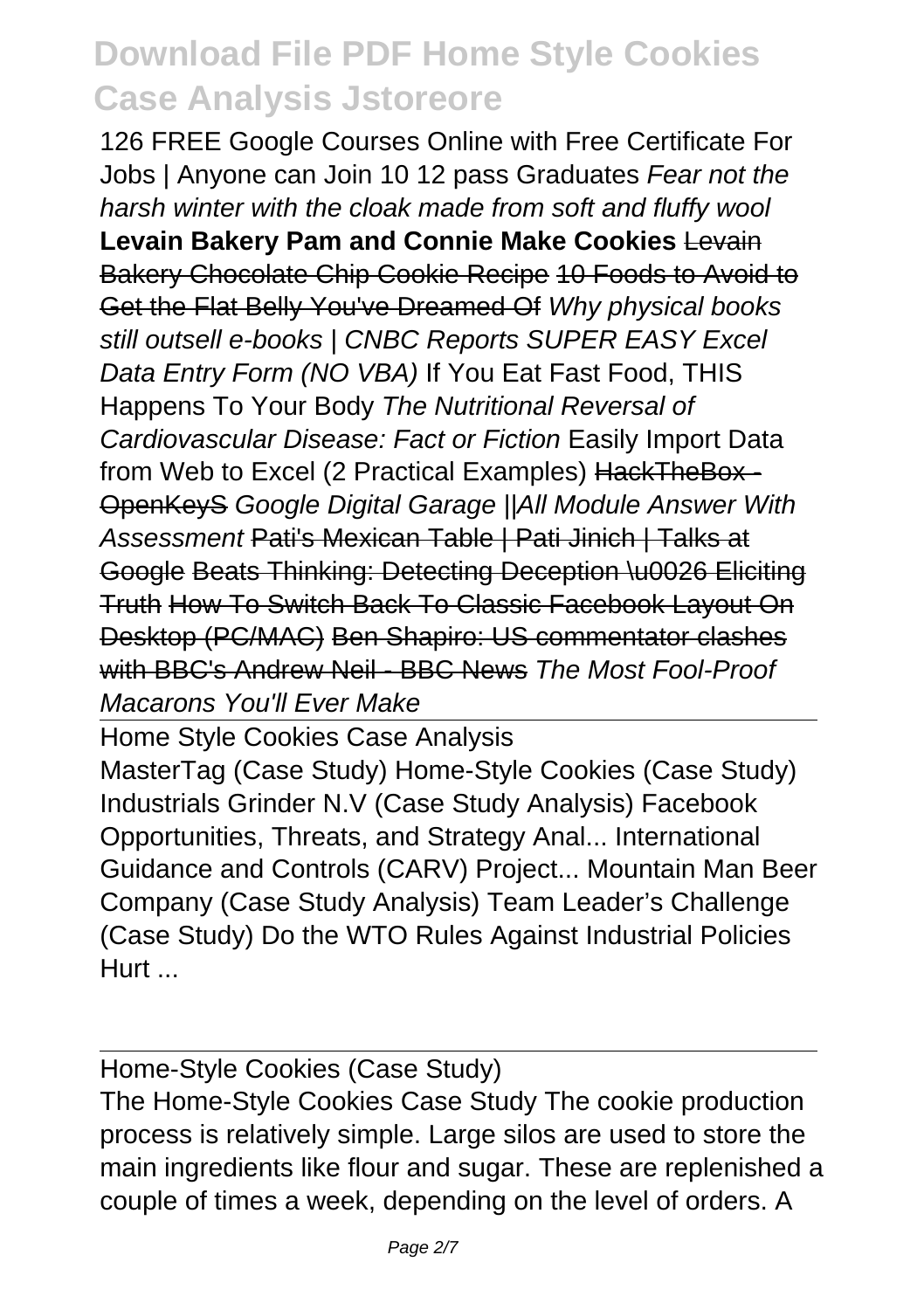computer controls how much of each ingredient is placed into the mixers, based on the number of cookies that have to be created for each batch.

Case Study of The Home-Style Cookies - 722 Words | Bartleby

This case study focuses on the operations strategies of Home-Style Cookies baking company. First, carefully read the following information about this organization. Company. The company is located in a small town in New York State.

SOLUTION: Case Analysis: Home-Style Cookies, management ...

Fresh or high quality cookies would catch more customers. Second, the ingredients, if natural ingredients are used I would be more enticed to buy cookies. Third is the packaging of the product, its outer appearance tells a lot about a product.

Home-Style Cookies Case Free Essay Example Home - Style Cookies In this case study, the focus revolves around the Lew Mark Baking Company. The Lew-Mark Baking Company according to the case study is from a small town in western New York. Lew-mark Baking company operates in New York and New Jersey. It employs around 200 workers in a mainly blue collar, informal atmosphere.

Home Style Cookie Case Essay - 954 Words OPERATIONS MANAGEMENT CASE STUDY. Read the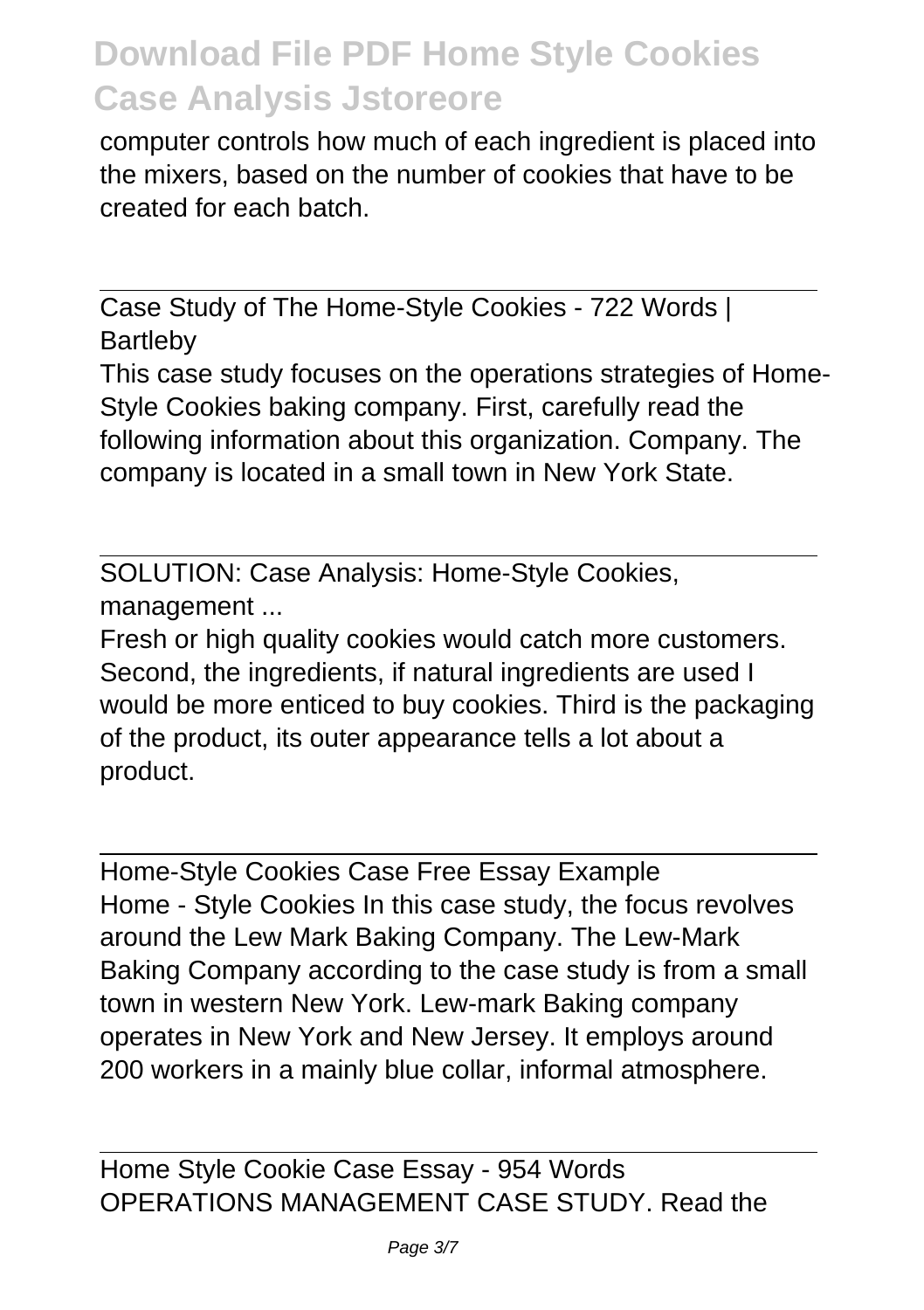following case study carefully and answer all the Questions below. HOME-STYLE COOKIES The Company The baking company is located in a small town in New York State. The bakery is run by two brothers. The company employs fewer than 200 people, mainly blue-collar workers, and the atmosphere is informal. The Product The company's only product is soft ...

Assignment 12 Case Study-home Style Cookies | Automation ...

Case Study : Home-Style Cookies Question 1: Briefly describe the cookies production process? Answer: The production process of bake cookies are begins with as soon as management gets orders from distributors. These orders are used to schedule the production. Each shift a list of the cookies to be made that day is delivered to the person in charge of mixing.

Case Study - Case Study Home-Style Cookies Question 1 ... CEMBA 557 OPERATIONS MANAGEMENT KUMASI CENTRE CASE 1 Home- Style Cookies The Company The baking company is located in a small town of York State. The bakery is run by two brothers. The company employs fewer than 200 people, mainly blue-collar workers and the atmosphere is informal.

Case 1 Home- Style Cookies | Case Study Template Home-Style Cookies CASE The Company The baking company is located in a small town in New York State. The The cookies are sold in convenience stores and super bakery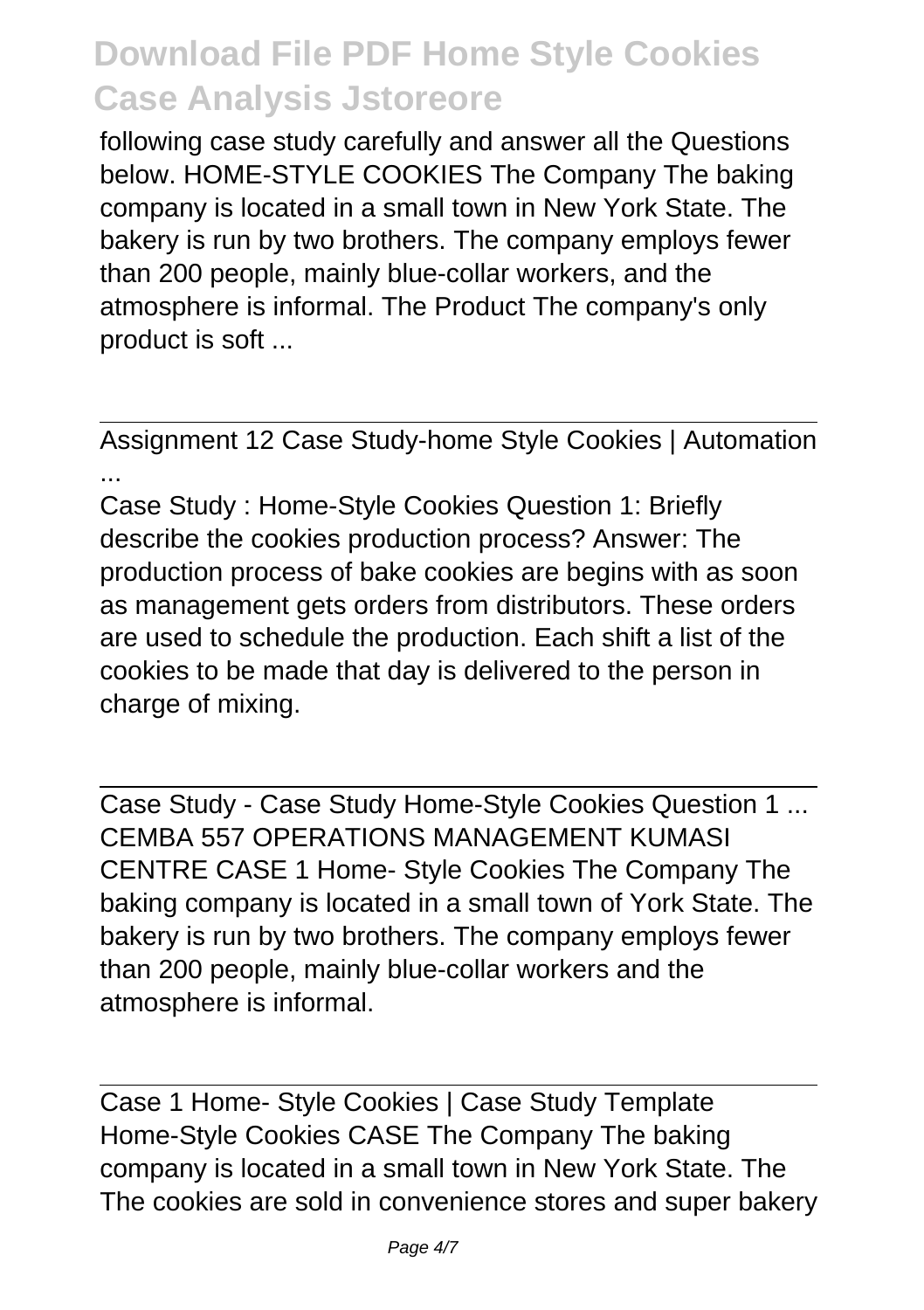is run by two brothers. The company employs fewer than 200 markets throughout New York, Connecticut, and New Jersey.

Solved: Home-Style Cookies CASE The Company The Baking Com ...

Home-Style Cookies Recommendations ANY QUESTIONS? 1. Automate packing cookies into boxes. 2. Use suppliers located closer to the plant. 3. Change their competitive advantage. 4. Movable outlet in parks. Case Presentation - Group 3 Hanya Howeedy Mohamed AbdelGhany Aya Doma Marise

Home-Style Cookies by - Prezi The case study entitled Home Style Cookies presents a broad spectrum analysis examining the operations of a baking company located in a small town in New York State. This company operates in New York, Connecticut and New Jersey . It employs around 200 workers and they work in an informal atmosphere.

Home Style Cookies # Case Study - Term Paper Home Style Cookies Case Study. 903 Words4 Pages. Home-Style Cookies In this case study, the focus revolves around the Lew Mark Baking Company. The Lew-Mark Baking Company according to the case study is from a small town in western New York. Lew-mark Baking company operates in New York and New Jersey. It employs around 200 workers in a mainly blue collar, informal atmosphere.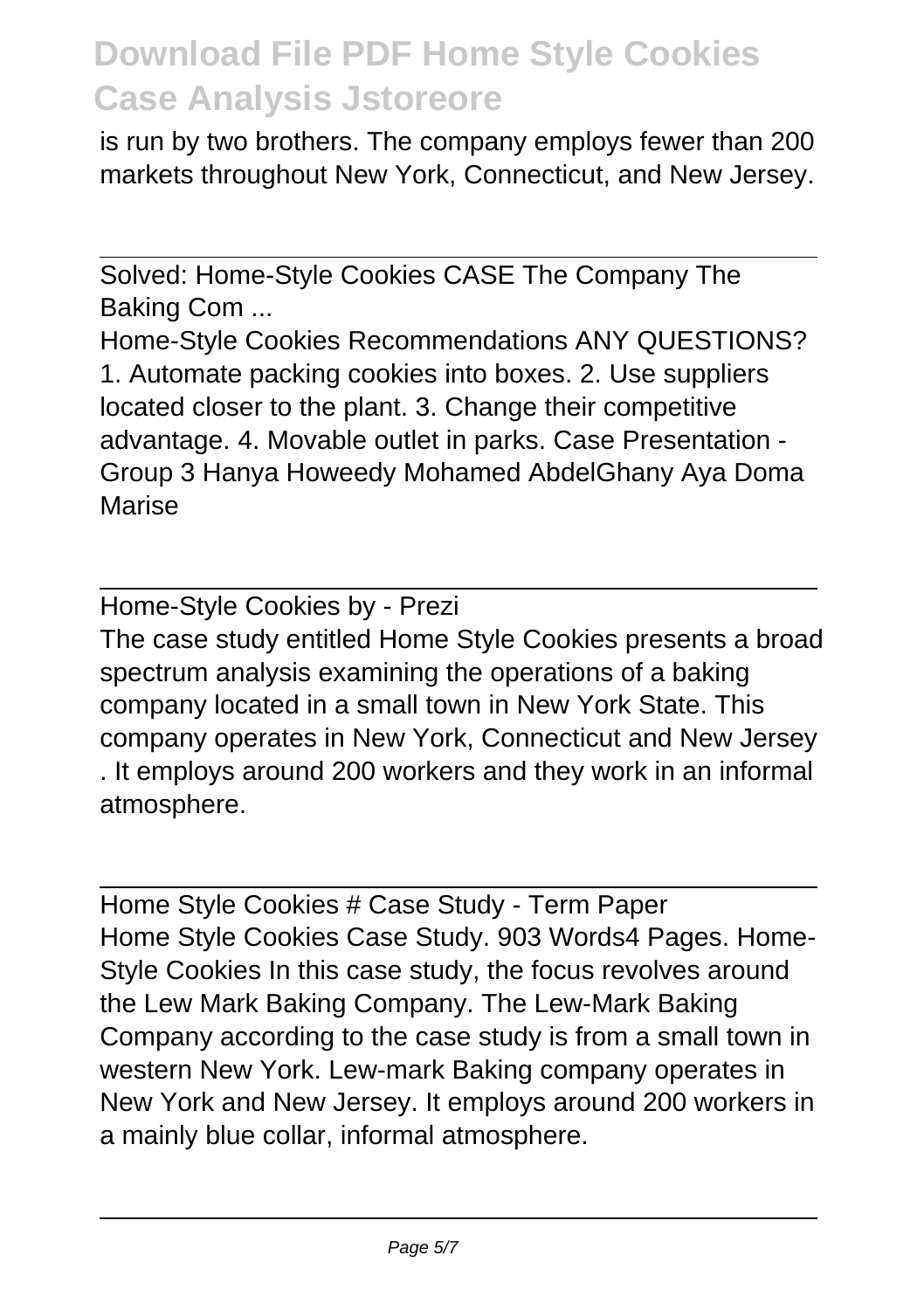Home Style Cookies Case Study - 903 Words | Bartleby HOME - STYLE COOKIES CASE ANALYSIS 1 Submitted by: George Ramselle P. Deposoy Georgia Hur Jinseog Noreen Rose A. Duran Garry A. Gallo Ni?a Jessa Marie Ladera Jan Rhett S. Simbulan Daisy Mae O. Tambolero December 13, 2012 COMPANY BACKGROUND The Lew-Mark Baking Company—Archway Cookie's largest franchise is located in western New York State which produces fifty varieties of highquality soft cookies with no preservatives added.

Essay about Home Style Cookies Case Study - 892 Words HOME-STYLE COOKIES CASE ANALYSIS 1 Submitted by: George Ramselle P. Deposoy Georgia Hur Jinseog Noreen Rose A. Duran Garry A. Gallo Nina Jessa Marie Ladera Jan Rhett S. Simbulan Daisy Mae O. Tambolero December 13, 2012 COMPANY BACKGROUND The Lew-Mark Baking Company—Archway Cookie's largest franchise is located in western New York State which produces fifty varieties of highquality soft cookies with no preservatives added.

Home-Style Cookies - PHDessay.com Home style cookies- Case Study Q1. Briefly describe the cookies production process? The company uses batch processing system, wherein the process begins when the management gets orders from its distributors.

Home style cookies A1 (POM) - StuDocu Case: Home-Style Cookies The Company The baking company is located in a small town in New York State. The bakery is run by two brothers. The company employs fewer